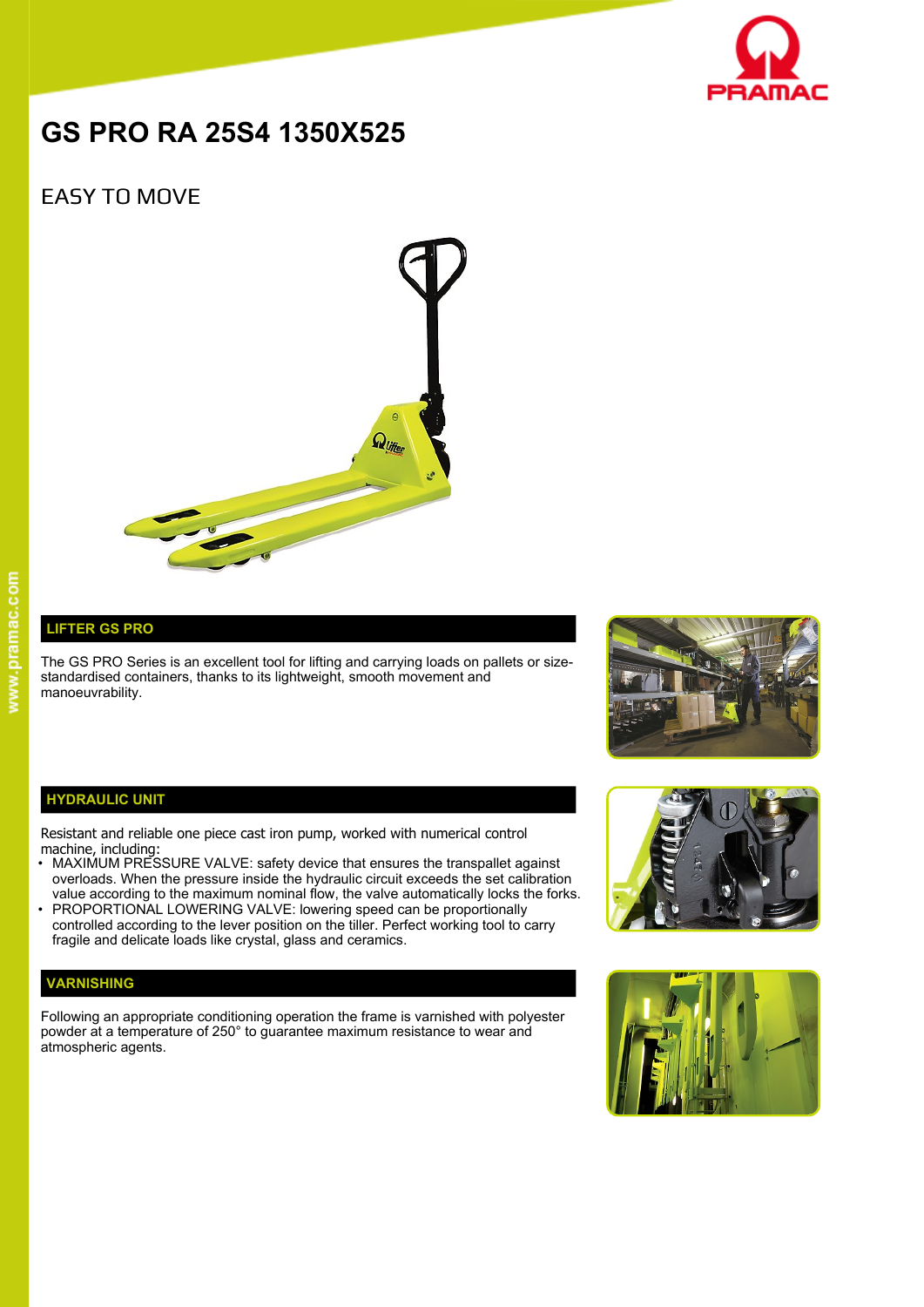|   |    | LIFTER     |
|---|----|------------|
|   |    | Manual     |
|   |    | Pedestrian |
| Q | Кg | 2500       |
| C | mm | 675        |
| x | mm | 1132       |
| ν | mm | 1392       |
|   |    |            |

| <b>Weights</b>               |    |      |
|------------------------------|----|------|
| 2.1 Service weight           | Кg | 90   |
| 2.2 Axle load, laden rear    | Kg | 1711 |
| 2.2 Axle load, laden front   | Kg | 879  |
| 2.3 Axle load, unladen rear  | Κq | 32   |
| 2.3 Axle load, unladen front | Κq | 58   |

|            |    | POLY.I./<br><b>NYLON</b> |
|------------|----|--------------------------|
|            |    | <b>NYLON</b>             |
|            | mm | 200                      |
|            | mm | 55                       |
|            | mm | 82                       |
|            | mm | 60                       |
|            | nr | 4                        |
|            |    | No.                      |
| <b>b10</b> | mm | 155                      |
| b11        | mm | 375                      |
|            |    |                          |

| <b>Dimensions</b>                          |                 |    |      |
|--------------------------------------------|-----------------|----|------|
| 4.4 Lift height                            | h3              | mm | 115  |
| 4.9 Height of tiller in drive position max | h14             | mm | 1160 |
| 4.15 Height, lowered                       | h <sub>13</sub> | mm | 85   |
| 4.19 Overall lenght                        | 11              | mm | 1750 |
| 4.20 Lenght to face of forks               | l2              | mm | 400  |
| 4.21 Overall width                         | b1              | mm | 525  |
| 4.22 Fork dimensions - Thickness           | s               | mm | 50   |
| 4.22 Fork dimensions - Width               | e               | mm | 150  |
| 4.22 Fork dimensions - Lenght              |                 | mm | 1350 |
| 4.25 Distance between fork arms            | b5              | mm | 525  |
| 4.32 Ground clearance, centre of wheelbase | m2              | mm | 35   |
| 4.34 Aisle width                           | Ast             | mm | 1985 |
| 4.35 Turning radius                        | Wa              | mm | 1567 |

| <b>Performance data</b>   |         |    |
|---------------------------|---------|----|
| 5.2 Lifting speed laden   | strokes | 13 |
| 5.2 Lifting speed unladen | strokes | 13 |
|                           |         |    |